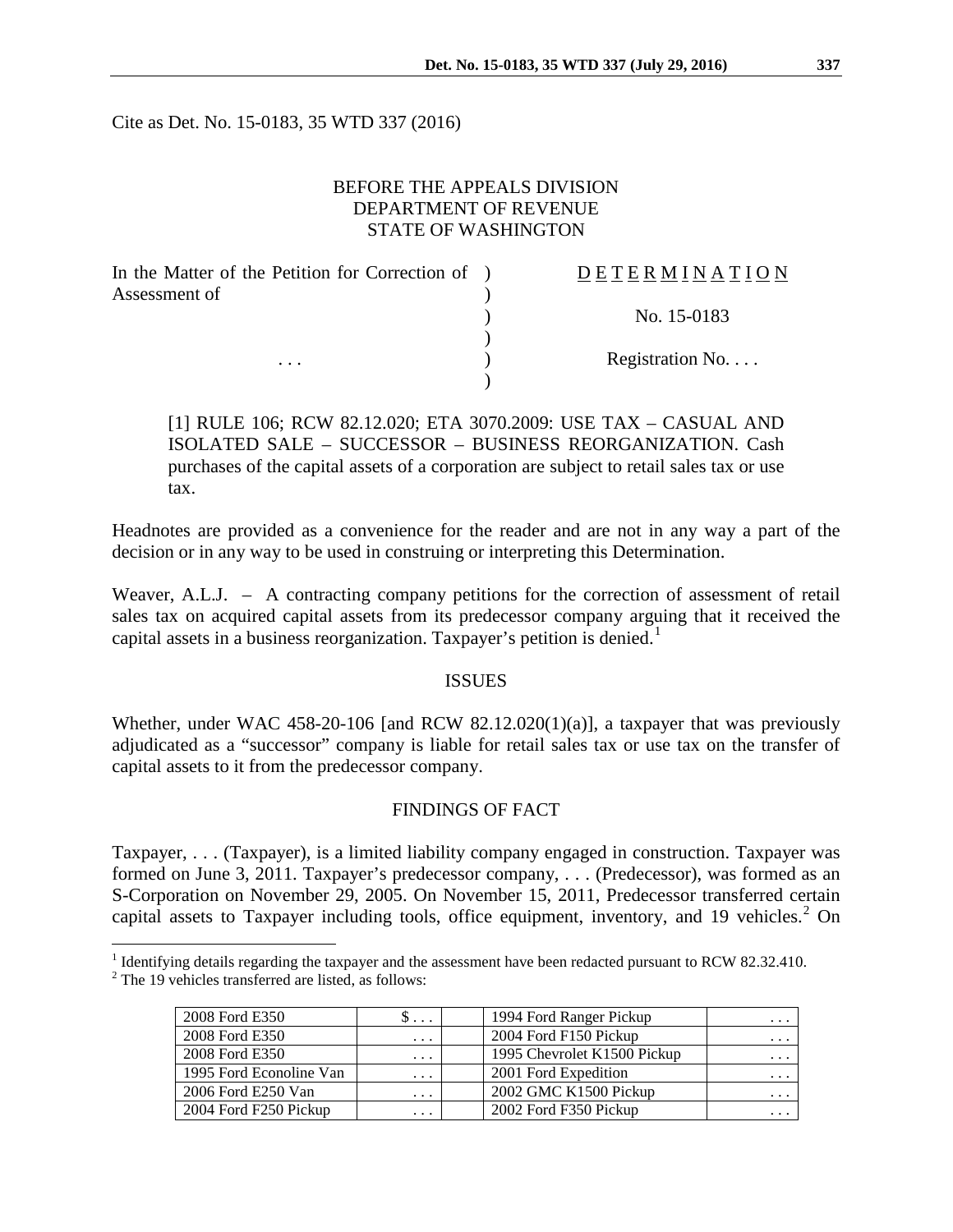August 1, 2012, Predecessor was inactivated by the Office of the Washington Secretary of State for failure to file an annual report.

Predecessor was 100% owned by . . . , jointly, as spouses. Taxpayer was likewise 100% owned by . . . , 50% by . . . (Member) and 50% by . . . (Managing Member).

On September 5, 2012, the Compliance Division of the Department of Revenue (Department) issued Predecessor a tax assessment (Document No. . . . ) for business and occupation (B&O) tax under the retailing and wholesaling tax classifications in the amount of \$ . . . and for collected but unremitted retail sales tax in the amount of \$ . . . . On October 8, 2012, Predecessor closed its business registration with the Department, effective November 30, 2011. The final excise tax return reporting business receipts for Predecessor was for September 2011.

On November 28, 2012, the Department informed Taxpayer that it would pursue a Successorship Assessment for Predecessor's outstanding tax debt, due, in part, to the fact that Taxpayer had acquired Predecessor's capital assets. On December 4, 2012, the Compliance Division mailed Taxpayer an Assessment of Successorship Liability in the amount of \$ . . . , the amount of tax (less interest and penalties) owed on a warrant issued against Predecessor on November, 6, 2012. Taxpayer appealed the Assessment. In Det. No. 14-0043, [33 WTD 394 (2014),] the Department held that Taxpayer was liable as a successor for the debts of Predecessor.<sup>[3](#page-1-0)</sup>

Det. No. 14-0043[, 33 WTD 394 (2014),] stated that the Department's Compliance Division audited Predecessor and discovered multiple documents, including an Asset Purchase Agreement between Taxpayer and Predecessor in which Taxpayer agreed to purchase all of Predecessor's business and assets for \$ . . . . The assets listed in the Asset Purchase Agreement included all of Predecessor's 19 vehicles, tools, office equipment, and inventory. Section 7 of the purchase agreement – "IRS Considerations" – provided that any sale would be conditional on Predecessor obtaining any necessary release or discharge of IRS liens. Det. No. 14-0043[, 33 WTD 394 (2014),] further states that Member claimed that he personally purchased a  $\$ ... cashier's check from his personal credit union account on November 15, 2011, and paid that amount to the IRS. This check was in addition to the separate cashier's check in the amount of  $\$\ldots$ , which was the

| 1999 Ford Ranger Pickup | $\cdot$ $\cdot$ $\cdot$ | 2004 Western Dump Trailer | $\cdot$ $\cdot$ $\cdot$ |
|-------------------------|-------------------------|---------------------------|-------------------------|
| 2006 Ford F150 Pickup   | $\cdot$ $\cdot$ $\cdot$ | 2004 Eagle Trailer        | $\cdots$                |
| 1996 Ford Econoline Van | $\cdots$                | Meyer ST 7.5 Snow Plow    | $\cdots$                |
| 1997 Ford F150 Pickup   | $\cdots$                |                           |                         |
| 2006 Ford F150 Pickup   | $\cdots$                |                           |                         |
| 2004 Eagle Trailer      | $\cdots$                | <b>VEHICLE TOTAL</b>      | $\cdot$ $\cdot$ $\cdot$ |

Other assets were:

 $\overline{a}$ 

| Miscellaneous Office Equipment |  |
|--------------------------------|--|
| Miscellaneous Tools            |  |
|                                |  |
| <b>TOTAL MISCELLANEOUS</b>     |  |
|                                |  |
| <b>TOTAL VEHICLES AND MISC</b> |  |
|                                |  |

<span id="page-1-0"></span><sup>3</sup> Taxpayer petitioned for reconsideration of the successorship determination and that petition was also denied.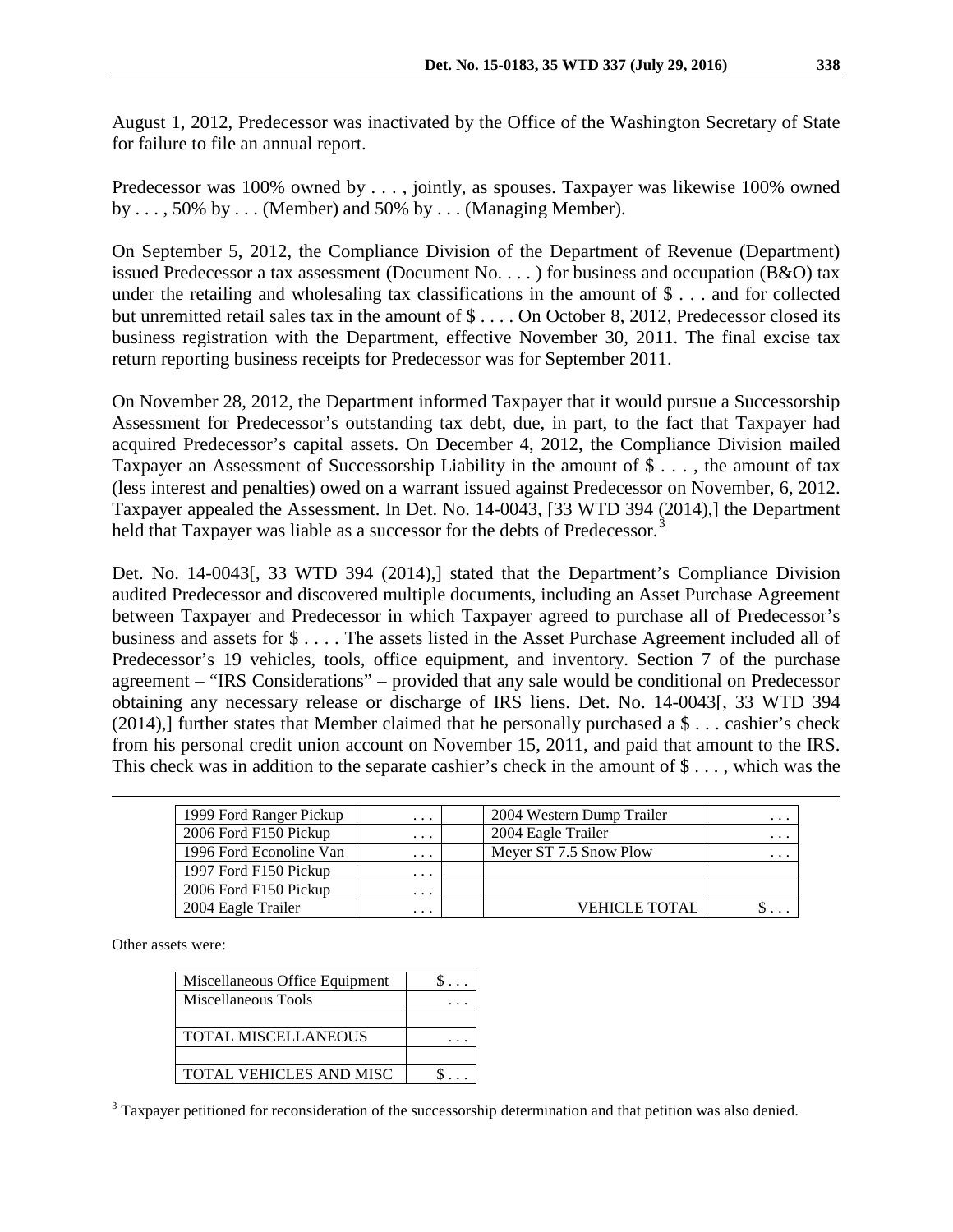amount remaining in Predecessor's account. *See* Det. No. 14-0043, [33 WTD 394 (2014),] at 4 n.6.

On October 24, 2014, the Department's Compliance Division issued an assessment against Taxpayer for unpaid retail sales tax on the vehicles, equipment, and tools acquired from Predecessor. *See* Assessment No. . . . . That assessment totaled \$ . . . , including \$ . . . in retail sales tax,  $\$ \dots$  in motor vehicle tax, a delinquency penalty of  $\$ \dots$ , interest of  $\$ \dots$ , a 5% assessment penalty of \$ . . . , and \$ . . . in additional interest from November 25, 2014 to January 16, 2015.

Taxpayer appeals this assessment, claiming that the vehicles were transferred pursuant to a business reorganization, and that the Department after determining that Taxpayer was a successor company to Predecessor, in Det. No. 14-0043, [33 WTD 394 (2014),] cannot now assess tax on the assets acquired by Taxpayer.

On appeal, Taxpayer maintains that the Asset Purchase Agreement was never actually executed and that it was drafted as a potential method by which to satisfy the IRS. Taxpayer's Member and Managing Member both signed declarations that state that the Asset Purchase Agreement was never executed and its terms were never carried out.

Instead, Taxpayer claims that its Member paid \$ . . . of his personal funds to the IRS in return for its release of interest in Predecessor's assets. Taxpayer states that the assets were then transferred from Predecessor to Taxpayer as "capital contributions" as Predecessor discontinued operations. Det. No. 14-0043[, 33 WTD 394 (2014),] found that:

Taxpayer took possession and used all of Predecessor's vehicles, tools, office equipment, and inventory, none of which was obtained by Taxpayer's owner or by Taxpayer from the  $IRS \ldots$ .

*See* Det. No. 14-0043, [33 WTD 394 (2014),] at 7. We follow Det. No. 14-0043[, 33 WTD 394 (2014),] and find that Taxpayer received the capital assets at issue directly from Predecessor. We find that the Taxpayer received the capital assets in exchange for \$ . . . and that no sales tax was paid on the transaction.

## ANALYSIS

The capital assets at issue are tangible personal property. All sales of tangible personal property to consumers in the state of Washington are subject to retail sales tax unless the sales are exempt from taxation. RCW 82.08.020; RCW 82.04.050. RCW 82.12.020 provides, in relevant part:

There is levied and collected from every person in this state a tax or excise for the privilege of using within this state as a consumer any:

(a) Article of tangible personal property acquired by the user in any manner, including tangible personal property acquired at a casual or isolated sale, . . .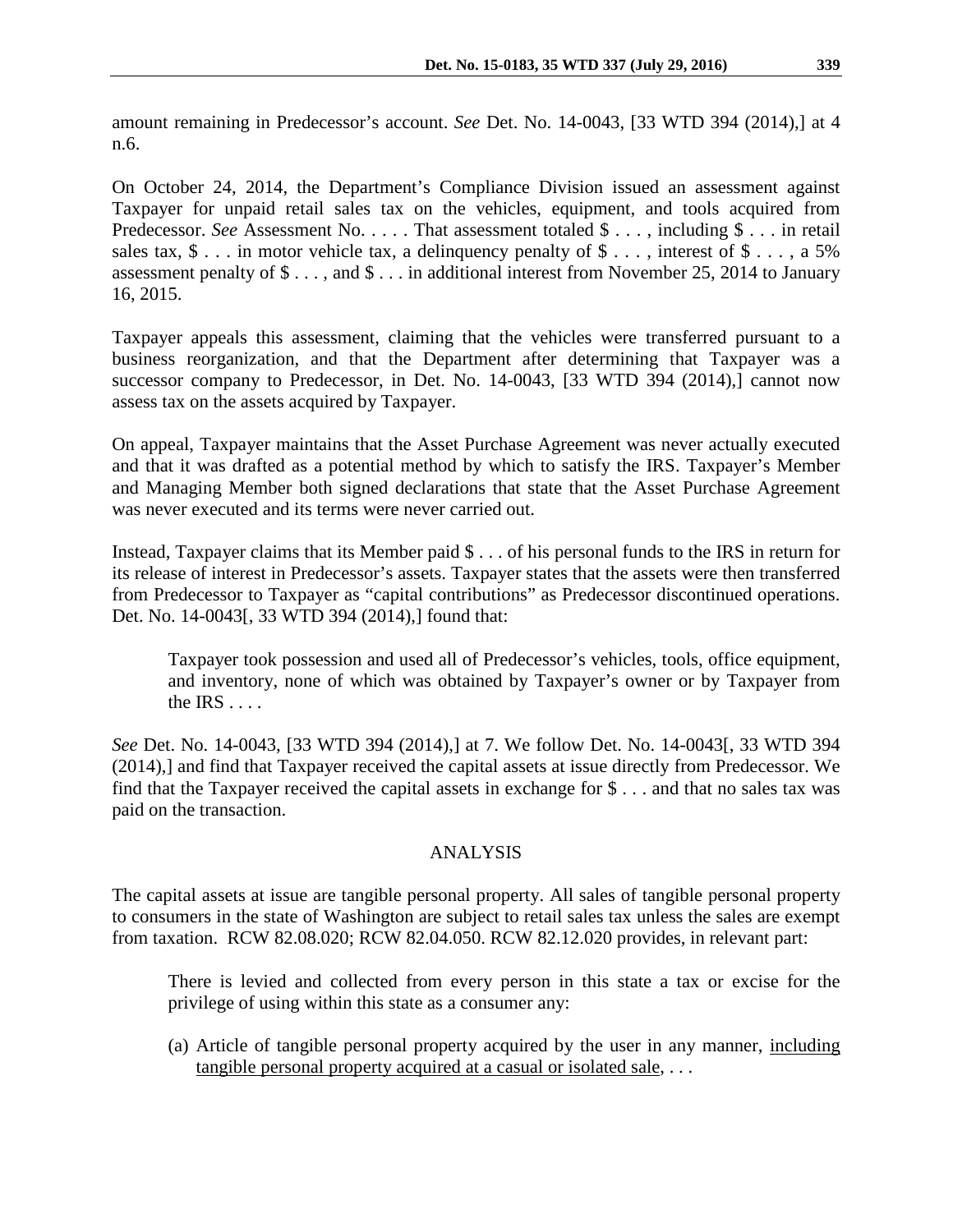RCW 82.12.020(1) (emphasis added). "Use tax complements the retail sales tax, and in most cases mirrors the retail sales tax. Articles of tangible personal property used or certain services purchased in Washington are subject to use tax when the state's retail sales tax has not been paid, or where an exemption is not available." WAC 458-20-178.

Taxpayer, in this case, received the assets at issue from Predecessor, in exchange for \$ . . . . After the transfer, Predecessor ceased doing business and Taxpayer kept "effectively the same business going as a successor." *See* Det. No. 14-0033, [33 WTD 394 (2014),] at 9. Taxpayer received the assets at issue from Predecessor for \$ . . . .

WAC 458-20-106 (Rule 106) is the Department's administrative rule concerning the taxation on transfers of capital assets. It reads, in pertinent part, as follows:

# **Retail Sales Tax**

. . . .

A transfer of capital assets to or by a business is deemed not taxable to the extent the transfer is accomplished through an adjustment of the beneficial interest in the business. The following examples are instances when the tax will not apply.

. . . .

(2) Transfers of capital assets by an individual or by a partnership to a corporation, or by a corporation to another corporation in exchange for capital stock therein.

(3) Transfers of capital assets by a corporation to its stockholders in exchange for surrender of capital stock.

. . . .

The burden is upon the taxpayer to establish the facts concerning the adjustment of the beneficial interest in the business when exemption is claimed.

## **Use Tax**

The use tax applies upon the use of any property purchased at a casual retail sale without payment of the retail sales tax, unless exempt by law. Uses which are exempt from the use tax are set out in RCW 82.12.030.

Where there has been a transfer of the capital assets to or by a business, the use of such property is not deemed taxable to the extent the transfer was accomplished through an adjustment of the beneficial interest in the business, provided, the transferor previously paid sales or use tax on the property transferred.

Rule 106. Thus, to succeed on a Rule 106 claim, the taxpayer will need to establish: (1) a transfer of capital assets; (2) for a change in beneficial interest; and (3) the transferor previously paid sales or use tax on the capital assets. *See* Rule 106.

In this case, there was certainly a transfer of capital assets. However, Taxpayer has not proved that the capital assets in question were transferred in exchange for a change in beneficial interest. *See* Rule 106 (2), (3). Taxpayer has produced no documentation evidencing a transfer of the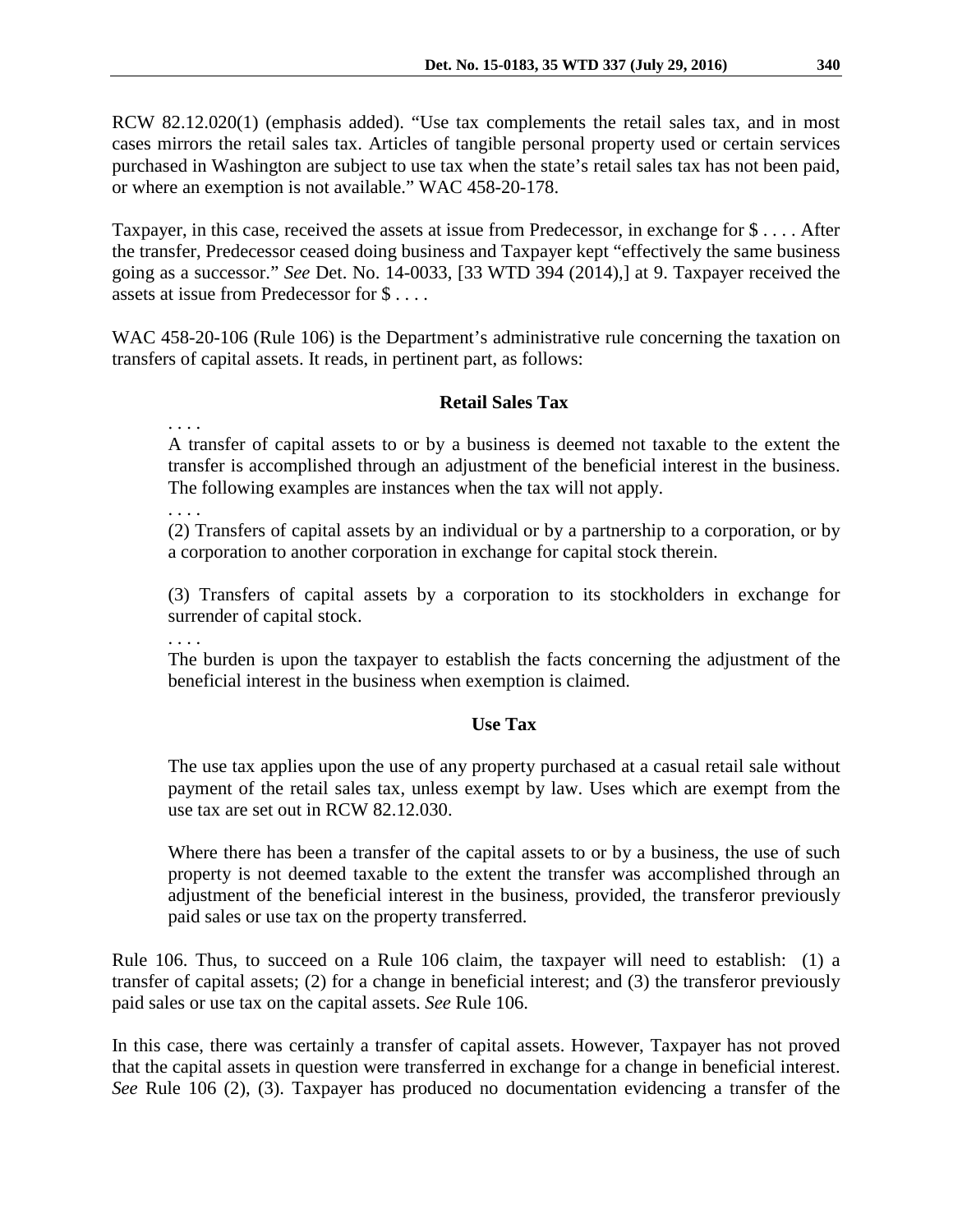capital assets in question were exchanged for capital stock, or for the surrender of capital stock. *Id*. Indeed, the evidence provided in this case, which is consistent with the fact findings in Det. No. 14-0043, [33 WTD 394 (2014),] tends to show that the capital assets in question were transferred for  $\$\ldots\$$  in cash. That cash was then used to pay the IRS for debts owed by Predecessor. Taxpayer has failed to show that the capital assets in question were transferred in exchange for a change in beneficial interest and, for that reason, Taxpayer cannot avail itself of any of the Rule 106 exemptions.<sup>[4](#page-4-0)</sup>

Det. No. 14-0043[, 33 WTD 394 (2014),] held that Taxpayer was a "successor" to Predecessor. Det. No. 14-0043, [33 WTD 394 (2014),] at 9; *see also* RCW 82.04.180; WAC 458-20-216. That determination did not hold that Taxpayer's formation was a reorganization of Predecessor's business. *See* Det. No. 14-0043[, 33 WTD 394 (2014)]. Indeed, as a "successor," Taxpayer's successorship liability is limited to the Predecessor's tax liability. *See* RCW 82.32.140(2). A successor is not liable for penalties or interest accrued by the Predecessor. *See id*. In the event Taxpayer was actually formed in the context of a business reorganization of Predecessor, Taxpayer's liability for Predecessor's debts would have no such limitation. Therefore, the holding in Det. No. 14-0043[, 33 WTD 394 (2014),] that Taxpayer was a "successor" of Predecessor cannot be read as a holding that Taxpayer was formed in the context of a business reorganization. Successorships and business reorganizations are not synonymous. We find nothing in Det. No. 14-0043[, 33 WTD 394 (2014),] to support a holding that Taxpayer was formed as a part of a business reorganization of Predecessor and we, therefore, do not find that Taxpayer's acquisition of the capital assets in question were acquired in the context of a business reorganization. Having previously found that Taxpayer acquired the capital assets in question in exchange for \$ . . . in cash, we hold that transfer was retail-taxable.

Taxpayer's briefing alludes to an alternative factual scenario, where the capital assets in question were not transferred directly from Predecessor to Taxpayer, but were instead transferred from Predecessor to its owners and then to Taxpayer. Indeed, Taxpayer's brief contains the following factual allegation:

Pursuant to an agreement with the IRS [Predecessor's Owner] paid \$ . . . of personal funds to the IRS in return for its release of interest in some of Predecessor's assets. [Predecessor's Owner] then transferred those assets to Taxpayer as capital contributions and Predecessor discontinued operations.

Taxpayer's Brief, at 1. Taxpayer seems to be alleging that Predecessor divested itself of the capital assets in question by selling them to its owners for the \$ . . . in cash, and then the owners transferred the capital assets to Taxpayer in exchange for their membership interests.<sup>[5](#page-4-1)</sup>

The Department has issued an Excise Tax Advisory (ETA) that is instructive in addressing this alternative factual scenario. ETA 3070.2009 reads, as follows:

<span id="page-4-0"></span><sup>&</sup>lt;sup>4</sup> Having found the assets were not transferred in exchange for a change in beneficial interest, we are not required to determine whether the transferor previously paid sales or use tax on the capital assets.

<span id="page-4-1"></span><sup>&</sup>lt;sup>5</sup> We do not find that this alternative factual scenario actually occurred. Our holding is consistent with the holding of Det. No. 14-0043[, 33 WTD 394 (2014),] that the capital assets in question were transferred directly from Predecessor to Taxpayer.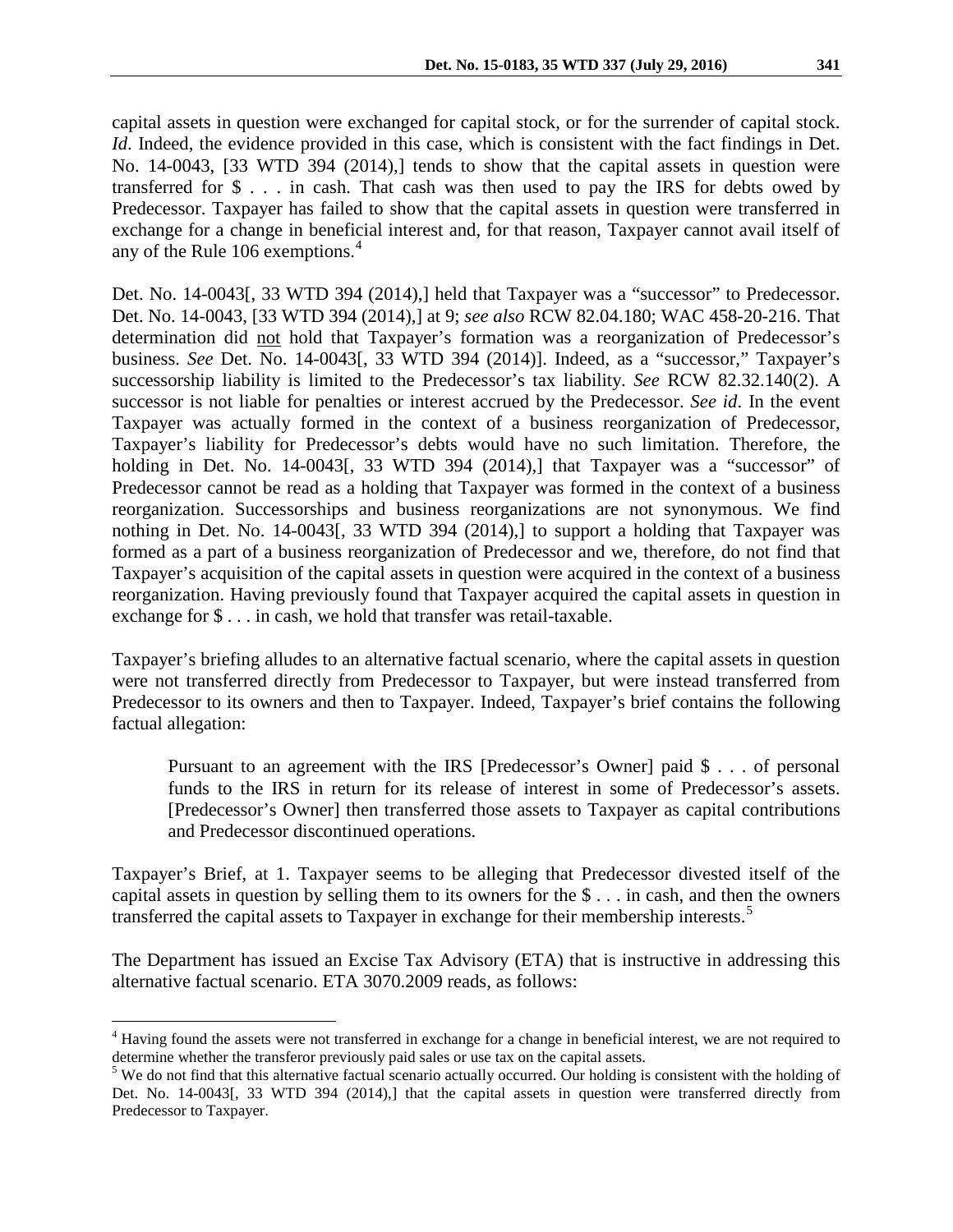### **Taxable Transfers of Capital Assets**

Are cash purchases of capital assets subject to retail sales tax and/or use tax where the purchase and sale agreement provides for the future issuance of common stock in the purchasing organization to members of the purchased organization?

Assume Cooperative Organization purchases all the capital assets of Co-Op for cash. Under the terms of the agreement, the members of Co-Op will receive voting stock in Cooperative Organization after a brief trial period of operation by Cooperative Organization. The former members of Co-Op were completely divested of ownership and control of assets.

Therefore Cooperative Organization is purchasing the capital assets outright for cash and the former members of Co-Op will not have unbroken and continuing control of and beneficial interest in the assets for any period of time for any reason, the provisions of WAC 458-20-106(2) will not apply.

Cash purchases of capital assets of a corporation are subject to retail sales tax or use tax. The purchase is for cash and taxable as a "sale at retail."

ETA 3070.2009.

Here, Taxpayer alleges the capital assets at issue were transferred from Predecessor to Predecessor's Owner for cash that came from Predecessor's Owner in his individual capacity. Predecessor's Owner was thereby divested of his ownership interest in Predecessor and it discontinued operation. Then, Predecessor's Owner transferred the capital assets to Taxpayer in exchange for a membership interest in Taxpayer. Taxpayer received the assets at issue from Predecessor for cash; and, in exchange, Predecessor's stockholders received membership interests in Taxpayer. We find the facts of ETA 3070.2009 to be similar to the alleged facts and we likewise find its reasoning to be persuasive; the ETA holds that "cash purchases of capital assets of a corporation are subject to retail sales tax or use tax." In this case, it is undeniable that the capital assets in question were transferred from Predecessor for  $\hat{\mathcal{S}}$ ... in cash.<sup>[6](#page-5-0)</sup> Because the capital assets were transferred for cash, rather than for a beneficial interest, under the authority of ETA 3070.2009, the transfer is subject to retail sales tax or use tax.

Therefore, for the reasoning espoused in ETA 3070.2009, we hold that the provisions of [Rule] 106(2) do not apply and that the transfer of the assets in question from Predecessor to Taxpayer is subject to retail sales tax or use tax. *See* ETA 3070.2009; *see also* Det. No. 93-303, 14 WTD 054 (1994) (holding that when the assets of Taxpayer 1 are transferred to Taxpayer 2 in exchange for cash, and Taxpayer 1 does not receive ownership interests in Taxpayer 2, the transaction is not a reorganization and Rule 106(2) does not apply.).

<span id="page-5-0"></span> <sup>6</sup> Because of the lack of documentary evidence showing who actually received the capital assets from Predecessor, we felt obligated to address alternative factual scenarios where (1) the assets were transferred directly to Taxpayer from Predecessor, and (2) the assets were transferred to Predecessor's Owner who then, in turn, transferred them to Taxpayer. For the reasons set forth in the determination, we find the transfer taxable under either factual scenario.